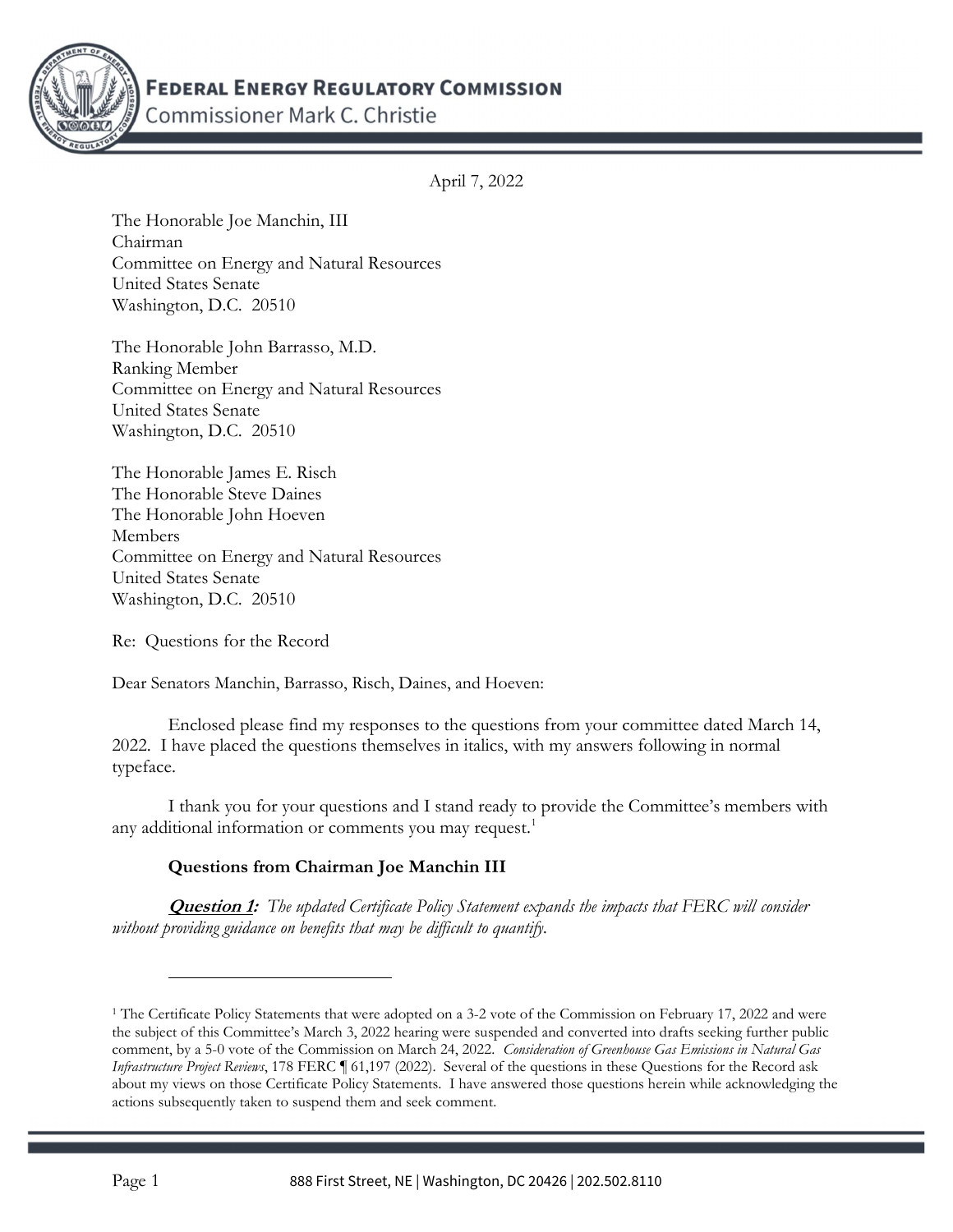

a. Does FERC currently consider a project's contribution to national security, energy independence and reliability a benefit?

Generally considering those benefits to the nation would be consistent with the Natural Gas Act (NGA), the chief purpose of which is to "encourage the orderly development of plentiful supplies of ... natural gas at reasonable prices  $\dots$ ."<sup>2</sup> Pipelines are the primary and safest means of transporting natural gas, so sufficient pipeline capacity, including essential components such as compressors, is therefore logically essential to national security, energy independence and reliability.

This explicit and broad policy purpose of the NGA rebuts claims that the Commission can use the NGA to reject a project solely due to its global climate impacts. Addressing global climate change is obviously a major policy issue and only Congress has the power to legislate on a policy issue of that magnitude, not an unelected administrative agency,<sup>3</sup> nor unelected federal judges.<sup>4</sup> Congress has not given the Commission that power in the NGA.

#### b. Assuming FERC will consider a project's contribution to national security, energy independence and reliability, how will FERC quantify and balance these benefits against environmental impacts?

Under the NGA, FERC is required to determine whether a natural gas facility will serve the "public convenience and necessity." While the broad policy goal of the NGA is to "encourage the orderly development of plentiful supplies of . . . natural gas at reasonable prices . . .,"<sup>5</sup> a goal that is consistent with the broad goals of national security, energy independence and reliability, each determination in a specific case must be made based on the evidentiary record in that case. And, this is first and foremost an economic determination, given the NGA's central purpose as described above. So, FERC's primary duty in any certificate case is to ensure the public is served with adequate supplies of natural gas while protecting consumers from excessive rates for the transportation

<sup>5</sup> NAACP, 425 U.S. at 669-70.

<sup>&</sup>lt;sup>2</sup> See Nat'l Ass'n for Advancement of Colored People v. Fed. Power Comm'n, 425 U.S. 662, 669-70 (1976) ("NAACP").

<sup>&</sup>lt;sup>3</sup> Please see my dissent to the Certificate Policy Statements, Certification of New Interstate Natural Gas Facilities, 178 FERC ¶ 61,107 (2022) (Christie, Comm'r, dissenting); Consideration of Greenhouse Gas Emissions in Natural Gas Infrastructure Project Reviews, 178 FERC [61,108 (2022) (Christie, Comm'r, dissenting) (available online at https://www.ferc.gov/newsevents/news/items-c-1-and-c-2-commissioner-christies-dissent-certificate-policy-and-interim), as well as my concurrence filed in three recent Commission orders approving individual certificates. Columbia Gas Transmission, LLC, 178 FERC ¶ 61,198 (2022) (Christie, Comm'r, concurring); Tenn. Gas Pipeline Co., L.L.C., 178 FERC ¶ 61,199 (2022) (Christie, Comm'r, concurring); Iroquois Gas Transmission Sys., L.P., 178 FERC ¶ 61,200 (2022) (Christie, Comm'r, concurring) (available online at https://www.ferc.gov/news-events/news/items-c-2-c-3-and-c-4-commissioner-christiesconcurrence-columbia-gulf).

<sup>&</sup>lt;sup>4</sup> For a recent glaring example of judicial legislating on climate policy, see 350 Montana et al. v. Haaland et al., CA9, No. 20-35411, 2022 WL 999919 (Apr. 4, 2022) (finding that the Dept. of Interior violated NEPA by failing to provide a "convincing statement" in support of its conclusion that the GHG emissions of the project at issue were not significant). The dissent in that case got it right. ("The courts are ill-equipped to step into highly politicized scientific debates like this . . . . Indeed, we risk exceeding our own judicial authority in doing so. Rather than properly deferring to the other two branches of government . . . the majority now addresses this global issue better left in the first instance to the political branches, not the judicial branch.") (Nelson, J., Dissenting) (citation omitted).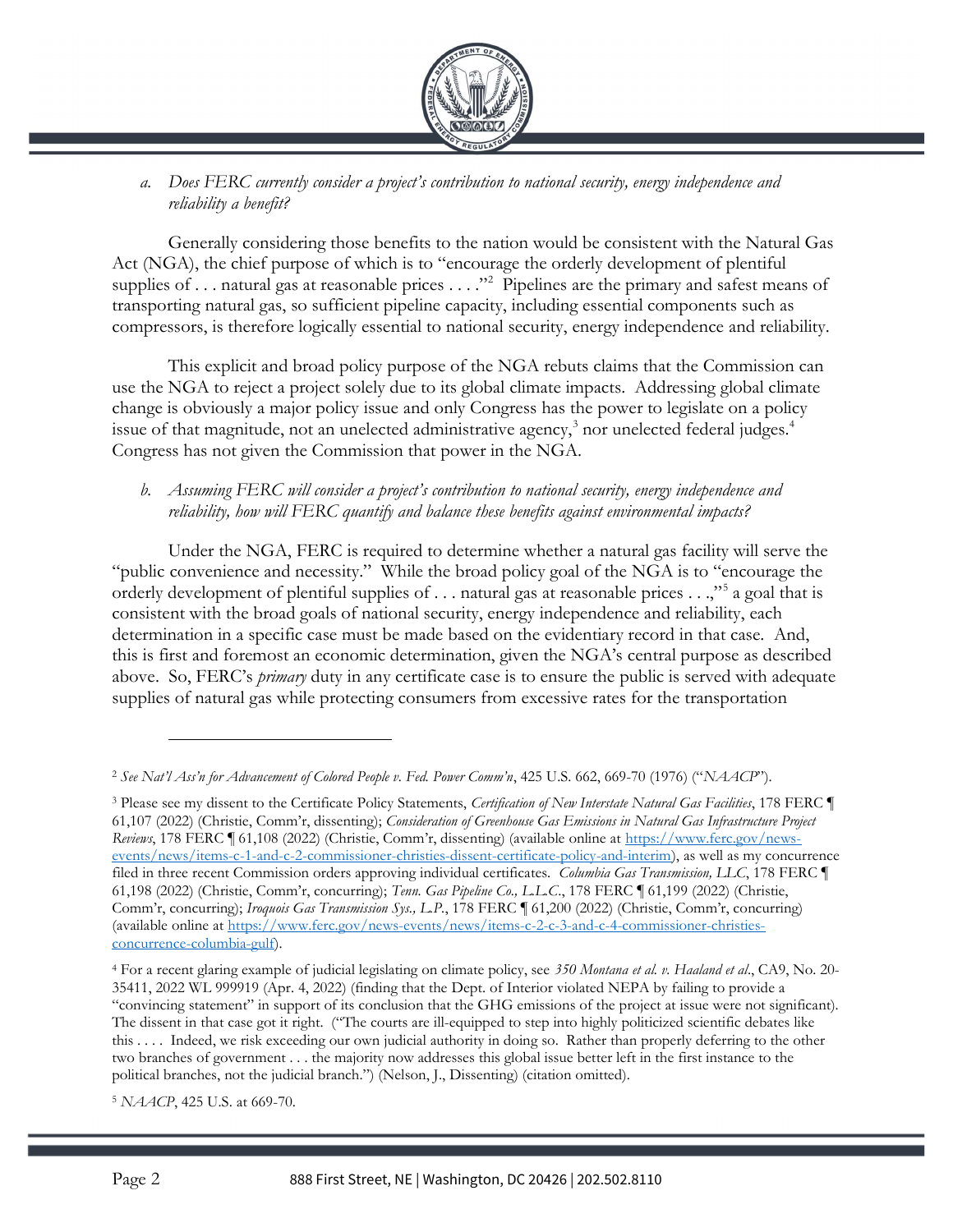

service.<sup>6</sup> FERC, like every other federal agency, also has a duty under the National Environmental Policy Act (NEPA) to gather information on, and consider, the environmental impacts of its major actions. However, through the NGA, Congress has made it clear that if a project is needed to provide the public with an adequate and affordable supply of natural gas for purposes that include the reliability of the electric grid as well as meeting the needs of residential and industrial consumers, then FERC is *not* authorized to reject that project solely due to the GHG impact on global climate change. The remedy for any environmental impact is to require reasonable mitigation of any impacts that are *under the Commission's jurisdiction*, such as *direct* impacts from the facility itself. Direct impacts are inevitable with every infrastructure project built and are not, in and of themselves, a justification to reject a project that is needed to serve the public. Such a major policy change would require an amendment to the NGA and only Congress can do that; not FERC and not the federal courts.

 More specifically, to illustrate how unhinged from reality it would be for FERC to reject a needed natural gas project due to the alleged global climate impacts, consider that FERC has, of course, no jurisdiction over other countries which are also affecting climate change. For example, currently the power capacity of China's massive fleet of coal-fired generating stations is alone roughly equal to the total installed generation capacity of the entire U.S. power system, and China is moving forward with plans to expand that already huge coal fleet by another 25%, many of which are already under construction.<sup>7</sup> Nor is China alone in continuing to expand, not retire, coal-fired generation. Other countries, including India, Vietnam and Indonesia, have plans to build more coal generation.<sup>8</sup> Compared to the volume of climate-impacting GHG emissions continuously being produced by the coal fleets of China, India, and other large consumers of power, any purported GHG impact that can be ascribed to a single natural gas pipeline in the United States is, quite literally, *infinitesimal*. Rejecting an individual pipeline based on that relatively infinitesimal impact on global climate would be not just frivolous, but worse, it would be an act of self-destructive energy policy. It would deny to Americans affordable natural gas supplies needed to heat homes, run factories, and maintain reliable power service. If such a monumental *policy* decision were to be made, it must be made by the elected legislators in Congress, not by the unelected members of an administrative agency or federal court.

c. How and when will FERC provide applicants further guidance on how they should quantify or otherwise present benefits in a certificate application?

The Commission's agenda and schedule are under the purview of the Chairman, including when specific draft rulemakings or draft orders are brought to the Commission and in what form.

<sup>6</sup> I am not pre-judging herein any individual case, pending now or in the future; rather I am speaking generally.

<sup>7</sup> See, e.g., Kenneth B. Medlock III, China's Coal Habit Will Be Hard to Kick, BARRON'S (Oct. 6, 2021); see also, Amy Gunia, China Is Planning to Build 43 New Coal-Fired Power Plants. Can It Still Keep Its Promises to Cut Emissions? [ed.: No, it cannot and will not.], TIME (Aug. 20, 2021) ("Gunia"); see also, Michael O'Boyle, China Doesn't Need Another Coal Power Plant, FORBES (Aug. 18, 2021).

<sup>&</sup>lt;sup>8</sup> Gunia, *supra*, n. 3.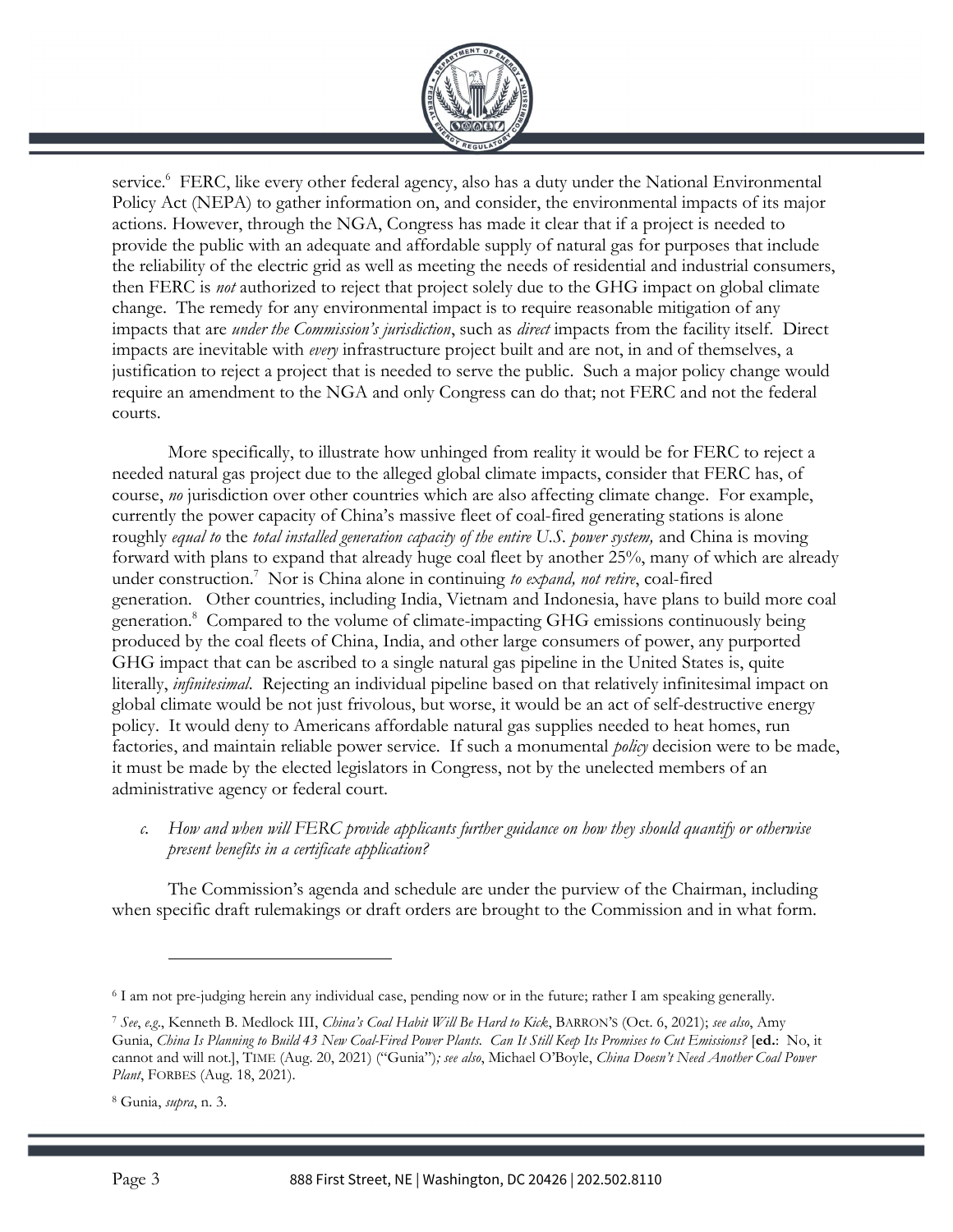

**Question 2:** The Interim Greenhouse Gas Policy Statement recommends that applicants propose upstream, downstream, operational, and construction emissions mitigation measures and notes that costs associated with the mitigation may be recoverable to the same extent as other construction and operational expenses.

a. How does FERC intend to move forward on the rate-making process to allow for cost recovery of these expenses?

As noted immediately above, the Commission's agenda and schedule are under the purview of the Chairman, including when specific draft rulemakings or draft orders are brought to the Commission and in what form.

b. How will applicants know what mitigation expenses FERC will find prudent and recoverable especially for upstream and downstream emissions?

Please see answer to Question 2.a, above.

**Question 3:** FERC's new policy statements will apply retroactively to applications currently pending before FERC, which has created uncertainty for project developers and a bottleneck in the approval of projects.

a. Since these policies apply retroactively, are you concerned that applying them retroactively will impact the financing and timeliness of project applications? Why or why not?

Absolutely it will. As I stated in my dissent to the Certificate Policy Statements adopted in February<sup>9</sup> and as I testified to your committee on March 3, 2022, retroactive application to gas project applications that have been pending for years is patently unfair and also a huge obstacle to investment in any future projects as well.

## Questions from Ranking Member John Barrasso

**Question 1:** Chairman Glick, Commissioner Clements and Commissioner Phillips repeatedly stated that recent court decisions required issuance of the Policy Statements the Commission issued on February 18, 2022 ("the Policy Statements"). You and Commissioner Danly took the contrary view. Please provide the case, pin cite, and precise quotation of each judicial precedent that in your view requires:

a. The issuance at all of either one or both of the Policy Statements;

There is no court decision requiring the issuance of the Certificate Policy Statements in the forms that were approved at the Commission's February 18, 2022 meeting.

<sup>9</sup> I previously provided my February 18, 2022 dissent on March 1, 2022 as an attachment to my response to Ranking Member Barasso's letter of February 15, 2022 and via hyperlink to my prepared testimony at the March 3, 2022 hearing. It is also accessible at https://www.ferc.gov/news-events/news/items-c-1-and-c-2-commissioner-christies-dissentcertificate-policy-and-interim.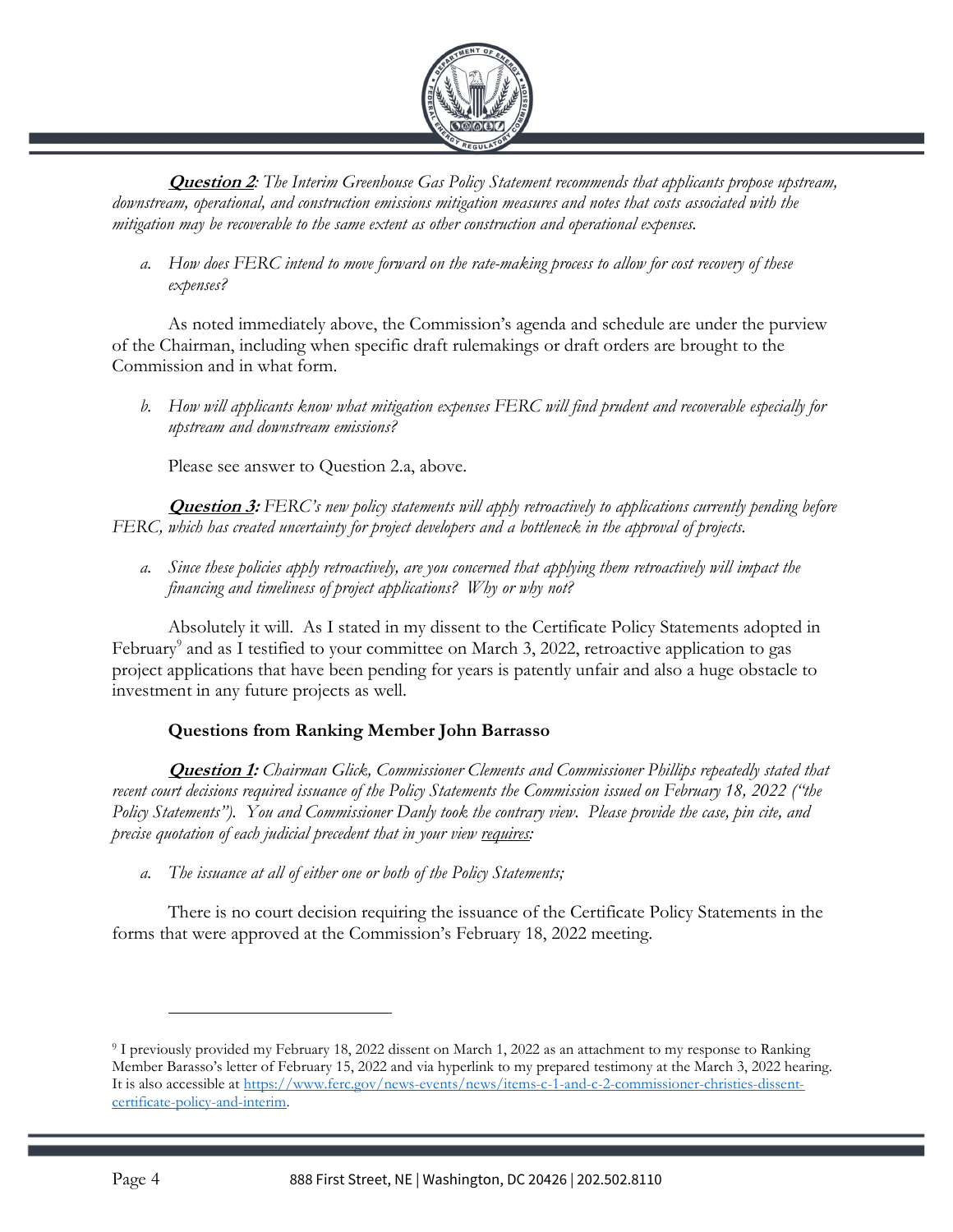

### b. The issuance now of either one or both of the Policy Statements;

There is no court decision requiring the issuance now of the Certificate Policy Statements in the forms that were approved at the Commission's February 18, 2022 meeting.

c. The elevation of non-economic considerations in assessing need (in all cases not just those involving affiliate transactions) under the Natural Gas  $Act$  (NGA);

Under the NGA, FERC is required to determine whether a natural gas facility will serve the "public convenience and necessity." As described above in my answers to Senator Manchin's Questions 1.a and 1.b, that is first and foremost an *economic* analysis, since the NGA's purpose is to "encourage the orderly development of plentiful supplies of . . . natural gas at reasonable prices  $\cdots^{10}$ 

d. The establishment of a 100,000 ton threshold to presume significance of greenhouse gas emissions (GHGs);

I am not aware of any such court decision.

e. The use of an Environmental Impact Statement (EIS) instead of an Environmental Assessment (EA) as the default NEPA document;

The question whether to subject a certificate application to a full EIS or to a less costly and less time-consuming EA is a question relevant to the NEPA review. I am not aware of any court decision ordering a specific numerical formula as a bright line for determining when the Commission must perform either an EA or the more costly and time-consuming EIS.

f. The consideration of downstream and upstream greenhouse gas emissions beyond Sabal Trail requirements as described in  $\triangle$ ppalachian Voices v. FERC WL 847199 (2019) (Affirming the Commission's determination and writing that Sabal Trail required that "FERC must either quantify and consider the project's downstream carbon emissions or explain in more detail why it cannot do so."); and

Under Sabal Trail,<sup>11</sup> the Commission is required to estimate the quantity of indirect downstream GHG emissions from certain projects or explain why it cannot.<sup>12</sup> In the subsequent case of *Appalachian Voices* referenced in your question, the court approved the Commission's

<sup>&</sup>lt;sup>10</sup> NAACP, 425 U.S. at 669-70. I also discussed in some detail the limits of non-economic "public interest" considerations under the NGA's public convenience and necessity analysis in my dissent from the Policy Statements. See Certification of New Interstate Natural Gas Facilities, 178 FERC ¶ 61,107 (2022) (Christie, Comm'r, dissenting, at PP 11-22); Consideration of Greenhouse Gas Emissions in Natural Gas Infrastructure Project Reviews, 178 FERC ¶ 61,108 (2022) (Christie, Comm'r, dissenting, at PP 11-22).

<sup>11</sup> Sierra Club v. FERC, 867 F.3d 1357 (D.C. Cir. 2017) ("Sabal Trail").

 $12$  Id. at 1375 ("FERC must either quantify and consider the project's downstream carbon emissions or explain in more detail why it cannot do so.")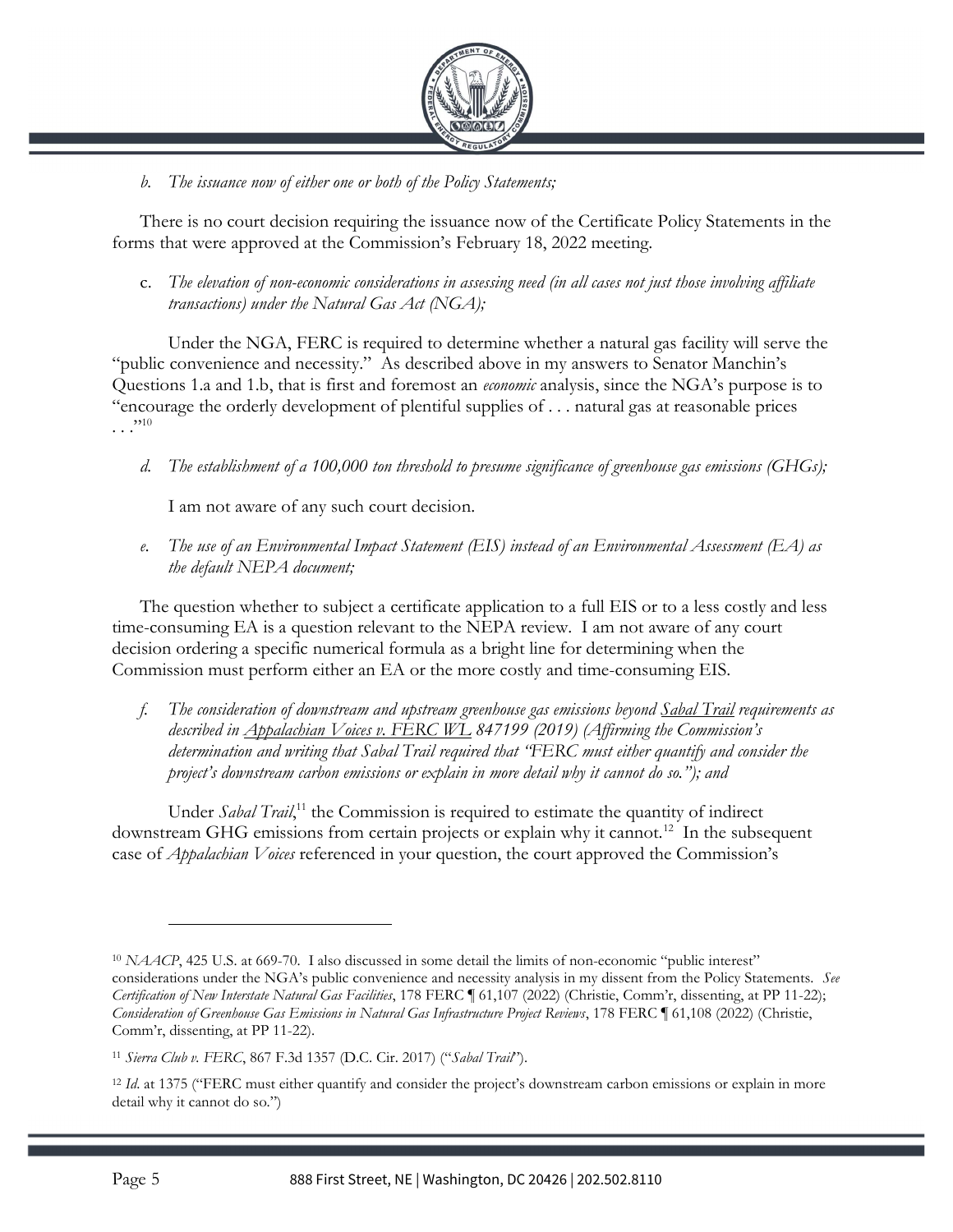

estimate of an upper-bound quantification and ruled such an upper-bound estimate was sufficient to meet the Commission's NEPA duties, including the requirement set forth in the earlier case of Sabal Trail.<sup>13</sup>

g. The seizure of jurisdiction over the entire natural gas industry from well head to end use.

There is no such court ruling. Such an action by FERC would violate the NGA and invade jurisdiction over activities upstream and downstream that are under state jurisdiction.

**Question 2:** During the hearing, a majority of Commissioners argued that the Policy Statements were required because the majority was concerned that current and future projects would be remanded or vacated by the courts. However, many certificates have been approved since Sabal Trail.

Please specify the cases in which certificate orders were vacated or remanded because of a failure to prepare an EIS instead of an EA in accordance with Sabal Trail as outlined by Appalachian Voices v. FERC WL 847199 (2019) ("FERC must either quantify and consider the project's downstream carbon emissions or explain in more detail why it cannot do so.") Please limit your answer to FERC certificate orders issued under section 7 and not cases where cooperating agencies have been reversed on appeal. Please provide this information in chart form. Please include in the chart certificate cases that have been upheld since the issuance of Sabal Trail.

I am aware of certificates that were remanded on procedural grounds involving the Administrative Procedure Act (APA) or NEPA, such as *Sabal Trail*, over the past several years. I am also aware that over the same time period other certificates were upheld on appeal. I do not have this information in granular detail.

**Question 3:** All three Commissioners who voted for the Policy Statements argued in this hearing that the Commission acted to establish regulatory certainty. However, the record of this hearing includes multiple statements that indicate the Policy Statements lead to greater uncertainty and not more certainty.

a. How can ambiguous and open-ended Policy Statements with no benchmarks encourage certainty in the heavily regulated and capital intensive interstate natural gas sector?

They cannot and will not.

b. If you disagree that the Policy Statements are ambiguous and open-ended, please identify specifically the standards that you think they establish. Please include a reference to the Paragraph(s) in either or both of the Policy Statements that support your view.

I agree that many provisions of the Policy Statements are ambiguous and open-ended, most egregiously the framework for "encouraging" applicants to propose mitigation plans for indirect downstream GHG emissions from activities that are not even under FERC's jurisdiction. While

<sup>&</sup>lt;sup>13</sup> Appalachian Voices, 2019 WL 847199 at \*2 ("FERC provided an estimate of the upper bound of emissions resulting from end-use combustion, and it gave several reasons why it believed petitioners' preferred metric, the Social Cost of Carbon tool, is not an appropriate measure of project-level climate change impacts and their significance under NEPA or the Natural Gas Act. That is all that is required for NEPA purposes.") (citing Sabal Trail, supra, n.12).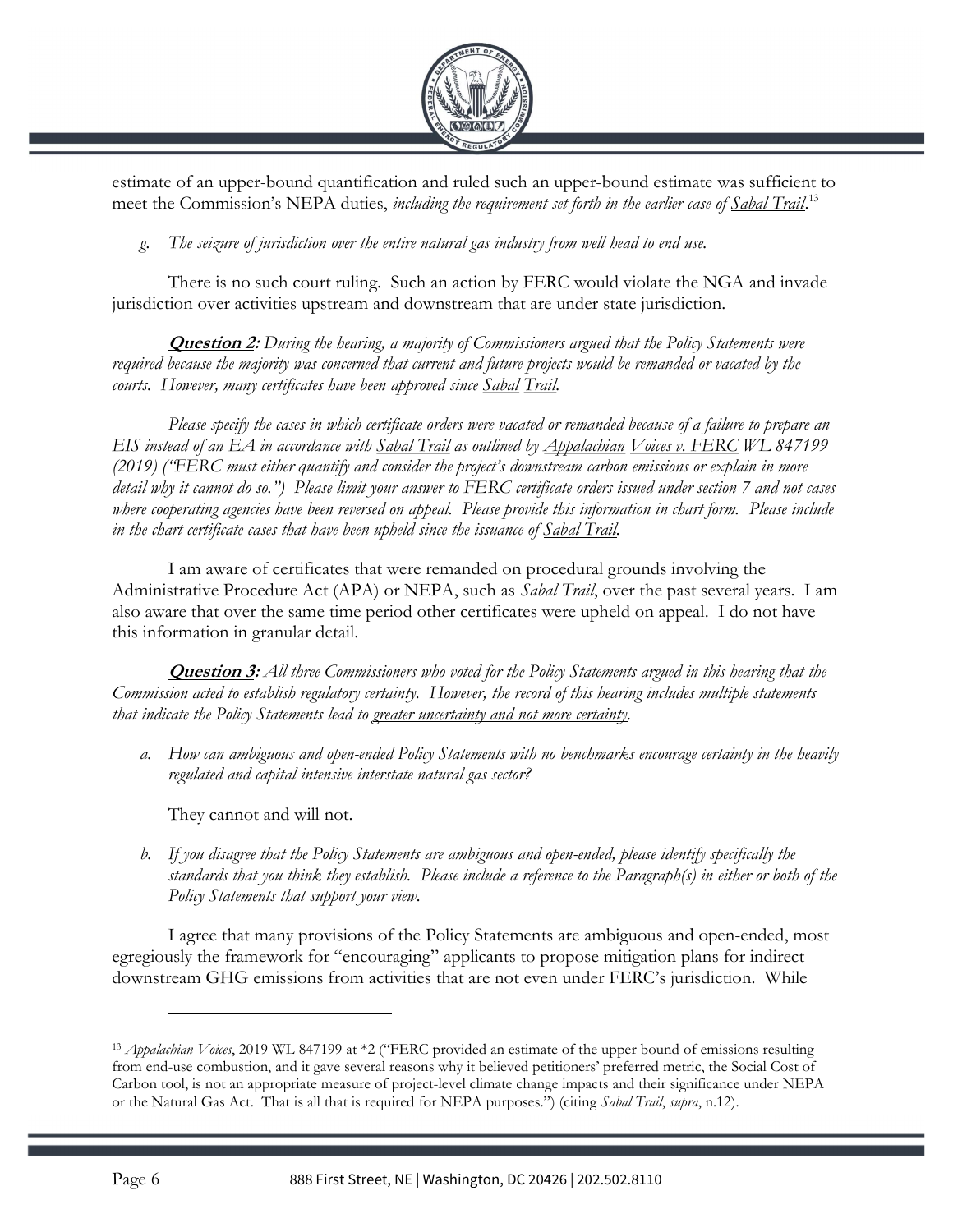

framed as a "voluntary" submission of mitigation plans, it is transparently a mechanism to coerce applicants to attempt to do *indirectly* what FERC has no authority to order *directly*.

c. Why do you think the recent Policy Statements have spurred such a high level of concern?

Please see my dissent to the Policy Statements, $14$  as well as my testimony to the committee on March 3, 2022.

**Question 4:** During the hearing in response to Chairman Manchin, you and Chairman Glick expressed differing views about when and under what circumstances the full Commission has had or will have an opportunity to vote on pipeline orders. Chairman Glick has been consistent in correspondence beginning as long ago as May 2021 and continuing as recently as in a letter to me on March 1, 2022 that he would not and has not put any application then under review on hold while the Commission completed its work on the Policy Statements that were issued on February 18. During the hearing, after asking Chairman Manchin for leave to respond to your comment, Chairman Glick testified:

"I have put orders up that I've disagreed with. As a Chair, I would never — I'm not going to stand in the way — even if I disagree with the majority of commissioner votes, I'm always going to put . . . the orders up for a vote even if  $I$  don't agree with the order."

a. Please provide the facts as you know them (or with reasonable diligence can discern them) whether the full Commission's consideration of an Order on an application under section 7 or an authorization under section 3 of the Natural Gas Act in any proceeding was delayed (for example, even after the completion of an Environmental Impact Statement) awaiting the Policy Statements that were issued on February 18. For any such application, please state the facts that support your view in support of or contrary to a claim of delay.

I am not in possession of information sufficient to answer this question as to intentional delay. Commissioner Danly, in his letter to you dated February 1, 2022, detailed the many applications pending under Sections 3 and 7 of the NGA and the amount of time each has been waiting for action. This information speaks for itself.

b. Looking forward, please comment on Chairman Glick's statement in his letter to me of March 1, 2022 (as part of his response to the first question in my letter of February 15, 2022) that the Commission will not "hold up orders that are ready to issue and are supported by any majority of Commissioners based on these policy statements or work related thereto." Is there any Commission rule that either prohibits or expressly permits orders that are ready to issue <u>but are not supported</u> by any majority of Commissioners based on any policy statement or work related to such policy statement to be held off the Commission's agenda for a vote?

In my comments to your Committee, I simply quoted Chairman Glick using the exact words in his letter referenced in your question and I simply applied the plain meaning of those words. The

<sup>&</sup>lt;sup>14</sup> Certification of New Interstate Natural Gas Facilities, 178 FERC [61,107 (2022) (Christie, Comm'r, dissenting); Consideration of Greenhouse Gas Emissions in Natural Gas Infrastructure Project Reviews, 178 FERC ¶ 61,108 (2022) (Christie, Comm'r, dissenting). My dissent to both orders is available at https://www.ferc.gov/news-events/news/items-c-1-and-c-2 commissioner-christies-dissent-certificate-policy-and-interim.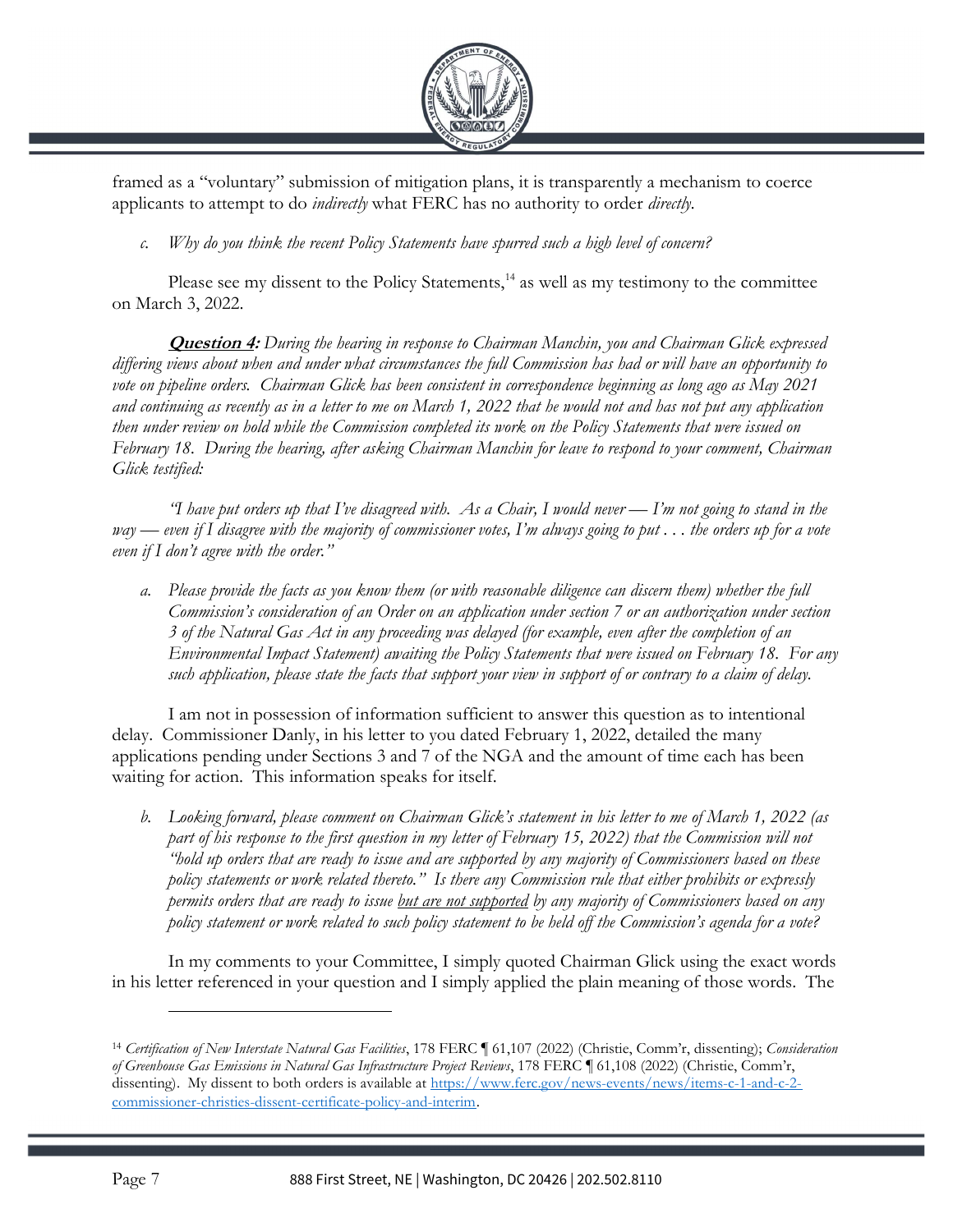

Chairman has the authority to set the Commission's voting agenda, but I am unaware of any Commission rule saying that a vote cannot be taken on a certificate application unless there is a majority in favor. I would note there are indeed instances when additional time before scheduling a vote may produce an eventual compromise on a matter that can command four or five votes and a delay to try to obtain such a compromise may be worthwhile. I am not opposed to trying to achieve a compromise and holding up a vote as long as there is a reasonable prospect of finding a compromise in an expeditious time frame. In general, however, my view is that all pending matters should be timely voted up or down and not left in regulatory limbo for months or years just because there is no majority in favor of a certificate. Commissioners always should be willing to go on the record with their votes and take ownership of them, whether they vote yes or no. Time is money to applicants who have to raise substantial capital to pay for projects and applicants deserve a timely decision from the regulator. That is just good regulatory practice. In my 17 years as a utility commissioner in Virginia, our typical practice was to vote on certificate applications on a timely basis and we would not hold up voting on a matter just because a majority was opposed to the application. If applicants go to the time, trouble and expense of filing an application for a certificate to construct a facility, they deserve a timely resolution of their case, even if the outcome is not to their liking. They can then accept the result or appeal, but at least they have an answer. For this reason, I strongly favor statutory deadlines to force administrative agencies to vote and deliver decisions on a timely basis.

c. Wouldn't a practice to hold up orders <u>not supported by a majority of Commissioners based on a particular</u> policy statement in effect deny an applicant the opportunity to have a resolution of its application? If so, wouldn't that be unfair?

Please see my answer to your Question 4.b just above.

**Question 5:** Commission staff has repeatedly said that it is unable to assess the impact of an individual project on climate change. In the Delta Lateral Order (CP21-197) issued this week, Commission staff again stated that "FERC staff is unable to determine significance with regards to climate change impacts." Why is the Commission still unable to make a determination on the impact of greenhouse gases after the issuance of a Policy Statement that was designed to do just that? Why, and if so when, is it reasonable to expect this situation to change?

I cannot comment on the specific pending matter you identify in the question.

As to the much broader issue of whether the Commission can characterize the impact of a single natural gas facility in the United States on the *global* climate, the short and self-evident answer is no. Logically, it is absurd to claim the Commission can gauge such a global impact, for the reasons I discussed in my concurrence in three recent certificate orders.<sup>15</sup> Further, such an attempted characterization should provide no basis for the Commission to reject a natural gas facility

<sup>&</sup>lt;sup>15</sup> Columbia Gas Transmission, LLC, 178 FERC ¶ 61,198 (2022) (Christie, Comm'r, concurring at PP 9-12); Tenn. Gas Pipeline Co., L.L.C., 178 FERC 1 61,199 (2022) (Christie, Comm'r, concurring at PP 9-12); Iroquois Gas Transmission Sys., L.P., 178 FERC ¶ 61,200 (2022) (Christie, Comm'r, concurring at PP 9-12). This concurrence – which is the same in all three orders – can be accessed at https://www.ferc.gov/news-events/news/items-c-2-c-3-and-c-4-commissionerchristies-concurrence-columbia-gulf.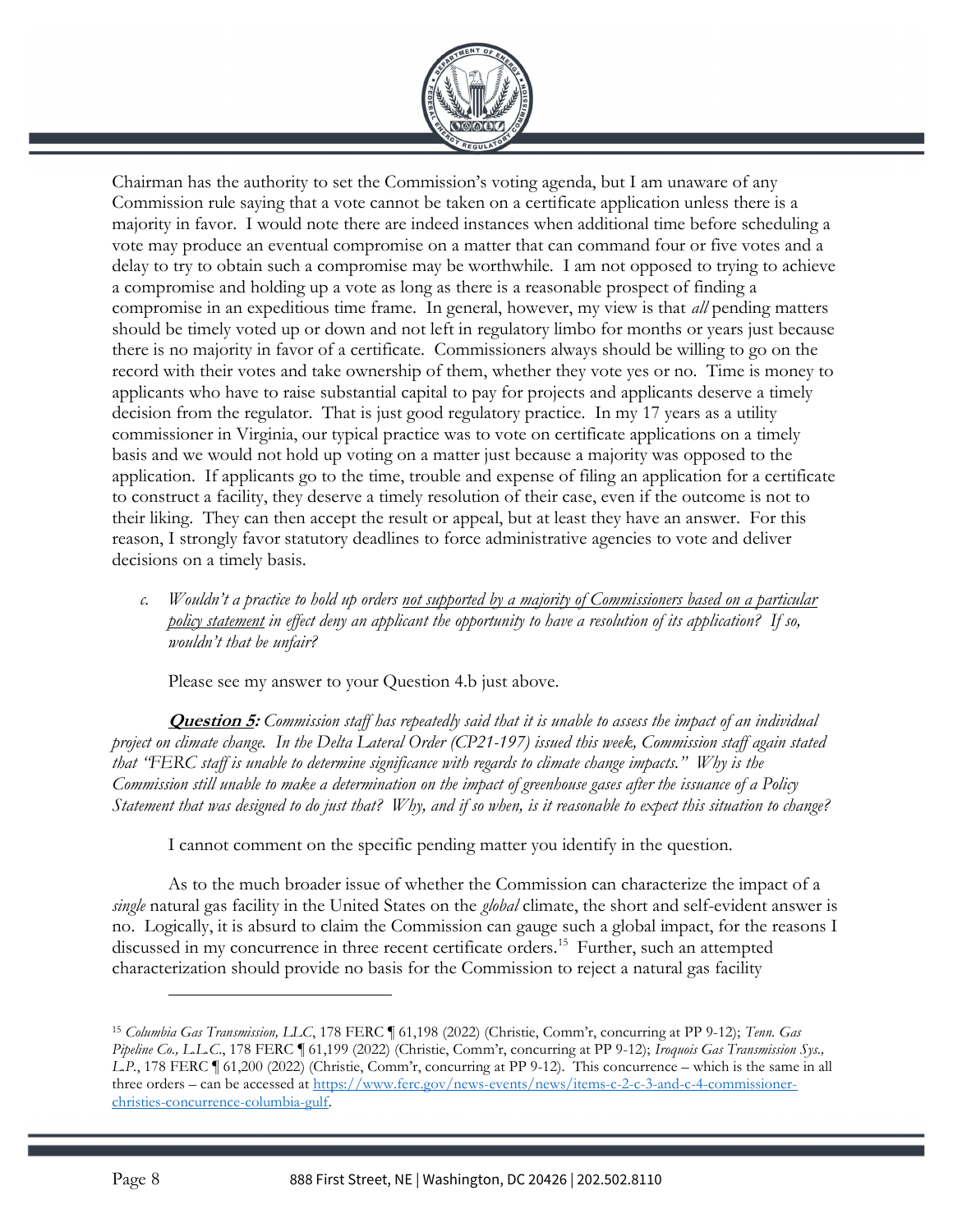

application under the NGA. Any court that ordered the Commission to do so would be making a public-policy choice that is reserved exclusively to Congress. Please see also my answer to Senator Manchin's Question 1.b above.

**Question 6:** Assuming that the Commission has applied the Policy Statements issued on February 18, if a natural gas project purchased carbon credits or funded environmental restoration in satisfaction of a commitment it made as part of its certificate application (a commitment it made in response to the Commission's "encouragement" and to increase the likelihood that the Commission would approve its application), would the Commission allow for recovery of the costs in rates of satisfying such mitigation commitments? If so, how would the Commission evaluate such costs for recovery?

This question is speculative and I cannot answer it nor may I engage in pre-judgment. The February 2022 Policy Statements were suspended on March 24, 2022, and, to date, have not been applied to any project application.

**Question 7:** Should the Interim GHG Policy Statement be revised to provide specific guidance on cost recovery for mitigation measures?

a. If so, does the Commission or its staff have particular methodologies under consideration?

The Interim GHG Policy Statement in the form adopted in February  $(I$  dissented<sup>16</sup> $)$  has been suspended,<sup>17</sup> and in my opinion provides no basis at all for future action on any revision of the 1999 Policy Statement. It exceeds FERC's legal authority by several orders of magnitude. If it ever did go into effect, it would also represent terrible energy policy for the American people, as described in my answers to Senator Manchin's Questions 1.a and 1.b. Accordingly, it is premature to speculate on possible cost recovery mechanisms under that Policy Statement, nor do I wish to appear to engage in any prejudgment.

b. If not, why not?

Please see my answer to Question 7.a. immediately above.

c. When and in what form will the Commission disclose these methodologies to the public?

Please see answer to Question 7.a. above.

<sup>&</sup>lt;sup>16</sup> Certification of New Interstate Natural Gas Facilities, 178 FERC ¶ 61,107 (2022) (Christie, Comm'r, dissenting); Consideration of Greenhouse Gas Emissions in Natural Gas Infrastructure Project Reviews, 178 FERC ¶ 61,108 (2022) (Christie, Comm'r, dissenting). My dissent to both orders is available at https://www.ferc.gov/news-events/news/items-c-1-and-c-2 commissioner-christies-dissent-certificate-policy-and-interim.

<sup>&</sup>lt;sup>17</sup> Consideration of Greenhouse Gas Emissions in Natural Gas Infrastructure Project Reviews, 178 FERC ¶ 61,197 (2022) (rendering the February policy statements "drafts" and suspending their effectiveness).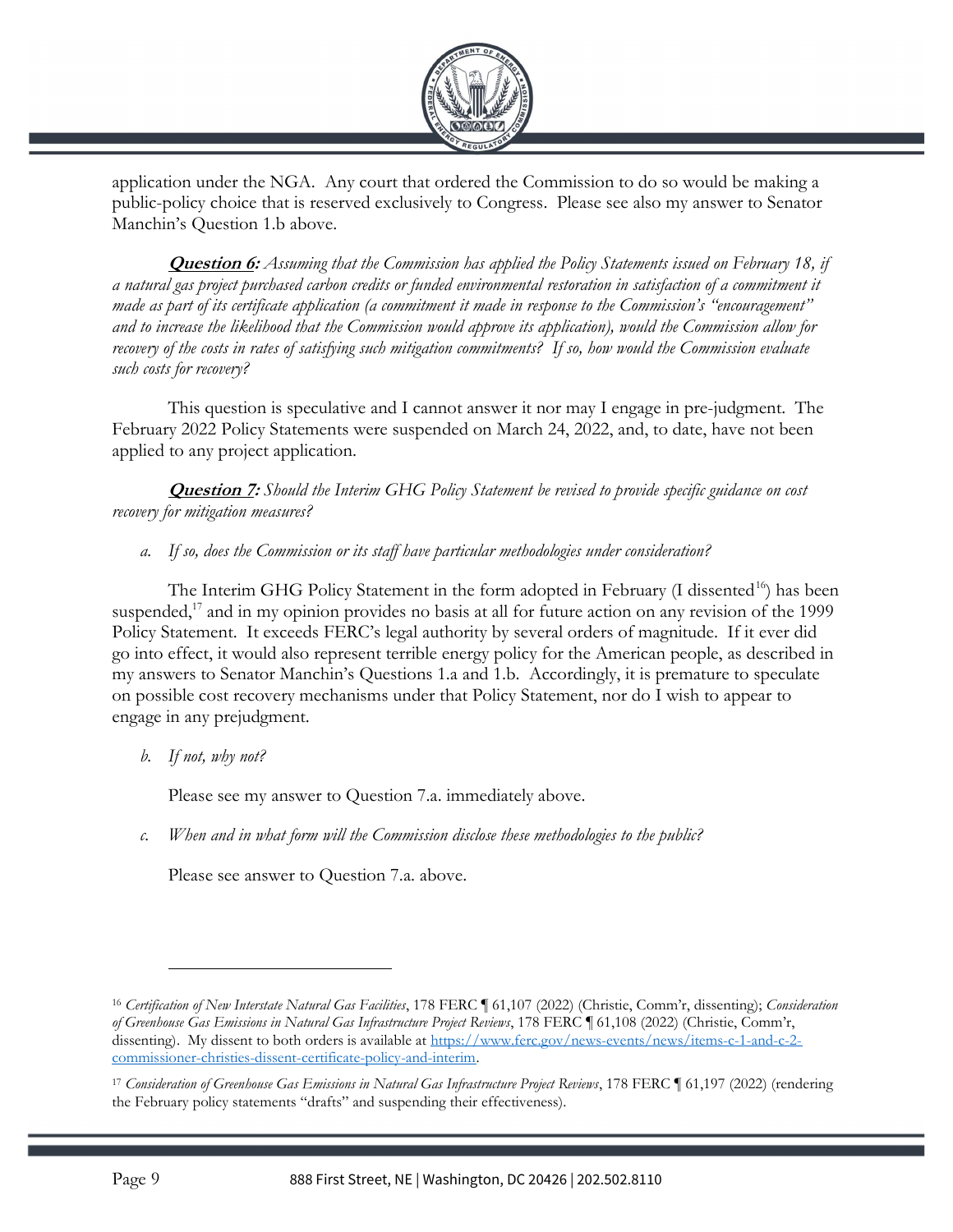

d. Please keep me informed of progress on the specific requirements for cost recovery for mitigation measures approved by the Commission.

I promise (consistent with respecting any applicable deliberative process and  $ex$  parte protocols) to keep you and the Committee informed.

**Question 8:** The Department of Energy has an extensive program to promote hydrogen as an input fuel for the United States economy, including the energy sector. Hydrogen as an input for electricity generation, industrial processes, and domestic uses can help reduce emissions of greenhouse gases. Existing natural gas pipelines could help to deliver hydrogen in the future. How can the Commission enable the interstate natural gas pipeline system to: i) adapt to the greater use and transport of hydrogen; and, ii) help strengthen the reliability of an electric grid that will be expected to depend on primary energy inputs that have lower carbon emissions than today, including a greater contribution from intermittent sources of electric generation?

There has been much written and said about the possibility of replacing, mixing or using various forms of hydrogen ("blue" or "green") in existing pipeline facilities. It appears to hold significant promise as a technological innovation that could reduce methane emissions while delivering the reliability benefits of natural gas. Such technology has not yet developed to a commercial scale at a cost that benefits consumers. I hope it does. As with any technology that holds significant promise to lower GHG emissions at an affordable cost to consumers when fully developed, such as modular nuclear reactors or battery storage, in my opinion the preferable way to fund the basic research and development on those technologies is through direct appropriations of public funds by Congress, not by charging captive customers of a monopoly in their retail power and heating bills.

**Question 9:** In the Northeast, many natural gas utilities have been forced to place a moratorium on new service hookups because of insufficient gas supply. Many existing interstate pipelines are operating at maximum capacity and still cannot keep pace with demand.

The North American Electric Reliability Corporation's 2021 Long-Term Reliability Assessment states: "In New England, limited natural gas pipeline capacity leads to a reliance on fuel oil and imported liquefied natural gas (LNG) to meet winter peak loads. Limited natural gas pipeline capacity and lack of redundancy is a concern for electric reliability in normal winter and a serious risk in a long-duration, extreme cold conditions."<sup>18</sup> How should and will the Commission help to address these problems?

NERC has warned repeatedly that natural gas-fired generation will be even *more* essential to keep the lights on as more intermittent (weather dependent) resources such as wind and solar are injected into the power resource mix. NERC has made it clear that the need for more natural gas supply will continue for decades, not just a few years, and that is across the United States, not just in New England. The United States Energy Information Administration (EIA) recently predicted that

<sup>18</sup> https://www.nerc.com/pa/RAPA/ra/Reliability%20Assessments%20DL/NERC LTRA 2021.pdf.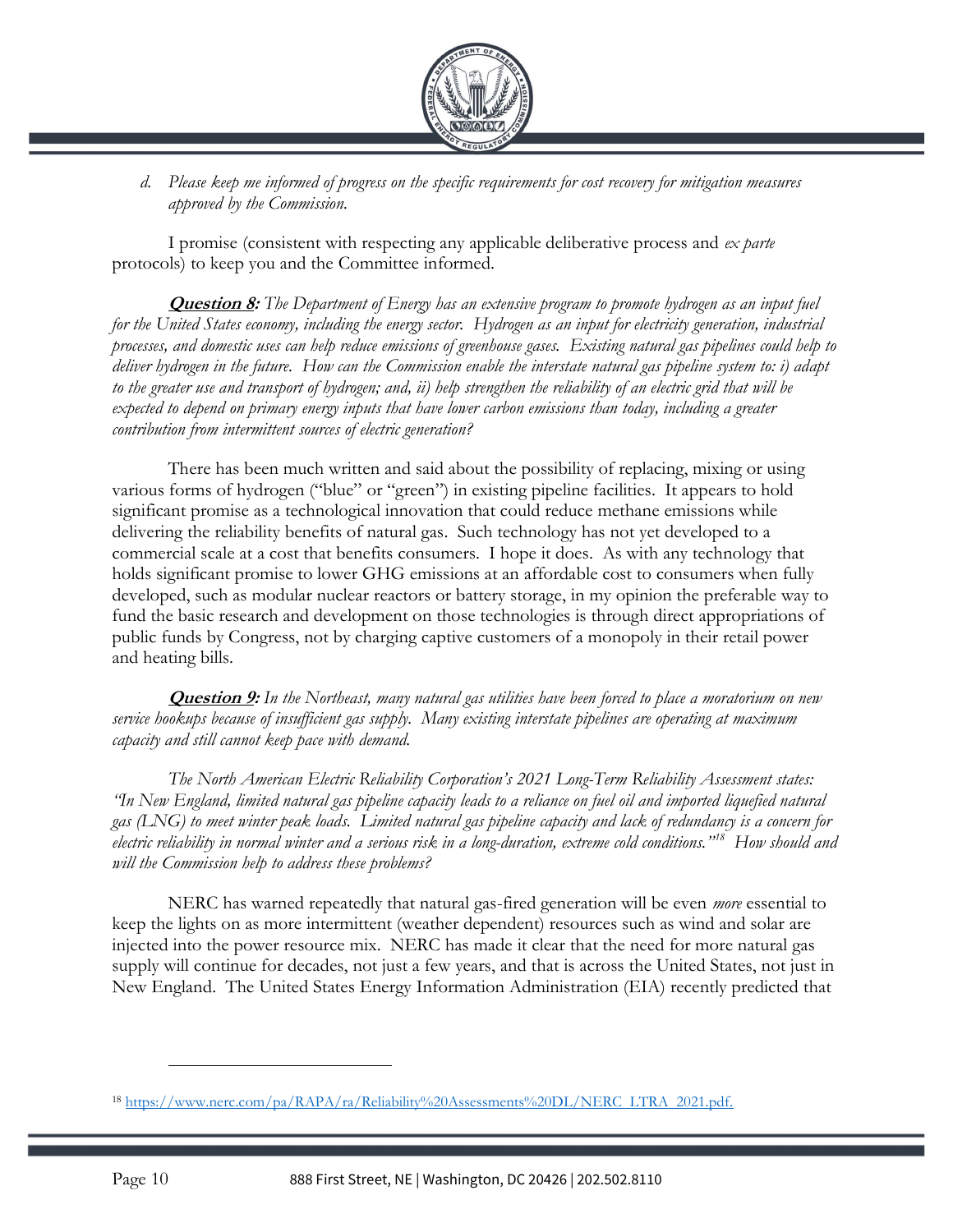

in the year 2050 natural gas will still remain one of the largest components of the U.S. energy mix.<sup>19</sup> But the dependability of natural gas supply depends on pipelines, which are the primary means of transporting natural gas from producers to consumers. That requires adequate natural gas pipeline capacity and infrastructure.

Along with NERC, the Independent System Operator – New England (ISO-NE) has also recently warned that a lack of pipeline capacity into New England is a serious threat to maintaining a reliable electrical power system, not to mention providing affordable gas for home heating and industrial uses.<sup>20</sup> The pipeline constraints currently threatening the reliability of power in New England and driving up prices to consumers are the direct result of policy decisions made by policy makers in New England and the State of New York over the past decade or more to oppose the construction of new pipeline capacity, $^{21}$  ban the production of available and proximate natural gas supply, $^{22}$  and reduce the use of natural gas-fired generation.

<sup>21</sup> See, e.g., Vivian Wang and Michael Adno, New York Rejects Keystone-Like Pipeline in Fierce Battle Over the State's Energy Future: Regulators denied an application for a \$1 billion natural gas pipeline that environmentalists said would set back the fight against climate change, THE NEW YORK TIMES (May 15, 2019). ("But the activists' critiques extended beyond demand, to the broader threat of climate change. Federal officials had also expressed concern on that front. Though [FERC] . . . authorized the project to proceed, one of the four commissioners, Richard Glick, said the body had failed to 'give climate change the serious consideration it deserves.' . . . Activists used that argument to pressure [Governor] Cuomo politically with protests and phone-banking campaigns, warning that his progressive credentials would be imperiled if he allowed state regulators to approve the pipeline. 'Banning fracking is a great step in the right direction,' said Robert Howarth, an ecology and environmental biology professor at Cornell University. 'Allowing a build-out of gas infrastructure — I think that would just be a very sad addition to that, undercutting the governor's legacy for sure.'... 'The state has made it clear that dangerous gas pipelines have no place in New York,' Kimberly Ong, a senior attorney at the Natural Resources Defense Council, said.")

<sup>22</sup> Daniel Luzer, Gov. Cuomo Bans Fracking in New York State, GOVERNING (Dec. 17, 2014), available at https://www.governing.com/archive/citing-health-risks-andrew-cuomo.html.

<sup>19</sup> UNITED STATES ENERGY INFORMATION ADMINISTRATION, ANNUAL ENERGY OUTLOOK 2022 (AEO2022) (March 3, 2022) ("Petroleum and natural gas remain the most-consumed sources of energy in the United States through 2050...") (available at https://www.eia.gov/outlooks/aeo/).

<sup>&</sup>lt;sup>20</sup> See Harsh Weather Conditions Could Pose Challenges to New England's Power System This Winter, ISO NEWSWIRE (Dec. 6, 2021) (available at https://isonewswire.com/2021/12/06/harsh-weather-conditions-could-pose-challenges-to-newenglands-power-system-this-winter/?utm source=isone&utm medium=newsfeed) ("Well-documented natural gas pipeline constraints, coupled with global supply chain issues related to deliveries of oil and liquefied natural gas (LNG), are placing New England's power system at heightened risk heading into the winter season, according to ISO New England, Inc., operator of the region's power grid."); see also New England ISO: Winter reliability risks include "controlled outages," THE ENERGY DAILY (Dec. 8, 2021) ("the ISO once again noted that the region's long-standing failure to expand its gas pipeline network means fuel supply for gas-fired power plants may be curtailed in extreme weather if limited gas supplies are strained by strong demand for home heating."); Jared Anderson, ISO New England sees precarious power reliability heading into winter, MEGAWATT DAILY (Dec. 6, 2021) ("New England has been dealing with winter energy security concerns for several years and ISO-NE sometimes sees power system conditions running up to the edge of reliability during winter"); Miranda Willson, Northeast grid "vulnerable" this winter amid gas squeeze, ENERGYWIRE (Dec. 7, 2021) ("ISO New England . . . said it expects to be able to meet demand for power this winter, assuming current forecasts predicting a mild winter hold true. But the region's limited natural gas pipeline system could make it difficult to get enough gas into New England when it is most needed.") (emphasis added).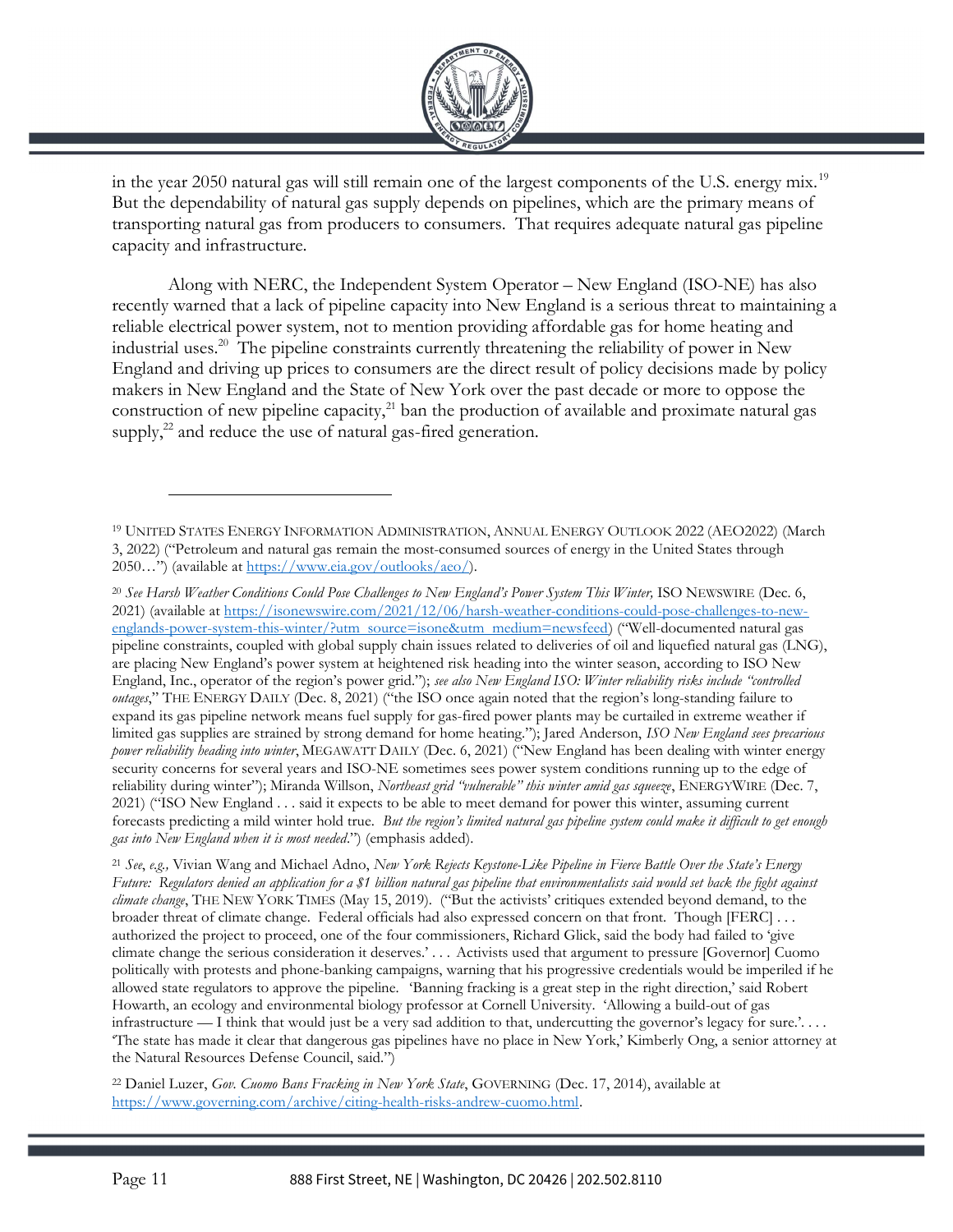

Let me emphasize that under our constitutional framework, it is the states which have primary responsibility for setting their own energy and environmental policies, and FERC must and should recognize and respect the states' proper authority in this regard, but state policy makers should accept accountability for the logical and foreseeable consequences of their policy choices. Of course, in a democracy the ultimate recourse of the people of each state for the policy choices made by their elected policy makers is to the ballot box.

**Question 10:** What analysis, if any, did the Commission perform to assess the potential impact of the policies articulated in the Policy Statements on i) the sufficiency or reliability of natural gas or electric service; or ii) the cost of natural gas or electricity?

I have no idea what – if any – such analysis was done. The two Policy Statements you reference, to which I dissented, obviously introduce huge new legal and economic obstacles to constructing necessary pipeline capacity. Preventing the construction of needed pipeline capacity will drive up prices to consumers who heat their homes with natural gas and threaten the reliability of our electric grid since natural gas is a critical balancing fuel, as NERC has warned (see my answer to Question 9 above).

a. If such analyses were performed, what did they show?

Please see my answer above to Question 10.

b. If such analyses were not performed, why were they not performed?

Please see my answer above to Question 10.

c. Is there any plan to perform such an analysis going forward?

I have no idea. The Commission's agenda, schedule and the direction to staff to perform analyses are under the purview of the Commission chair.

**Question 11:** Should the immediate applicability of the Policy Statements issued on February 18 to currently pending applications for certificates under section 7 of the NGA be a reason to delay or deny requests for route changes or technical changes in a natural gas project? If so, please provide the reasons for your view. If not, when will or should the Commission act on such applications or provide assurance to applicants that action will be forthcoming?

I dissented from the two Policy Statements and they have been suspended, as discussed at length above.

**Question 12:** What remedies should parties seek in courts or at the Commission in response to these Policy Statements and when should they seek them?

Please see my answer above to Question 11.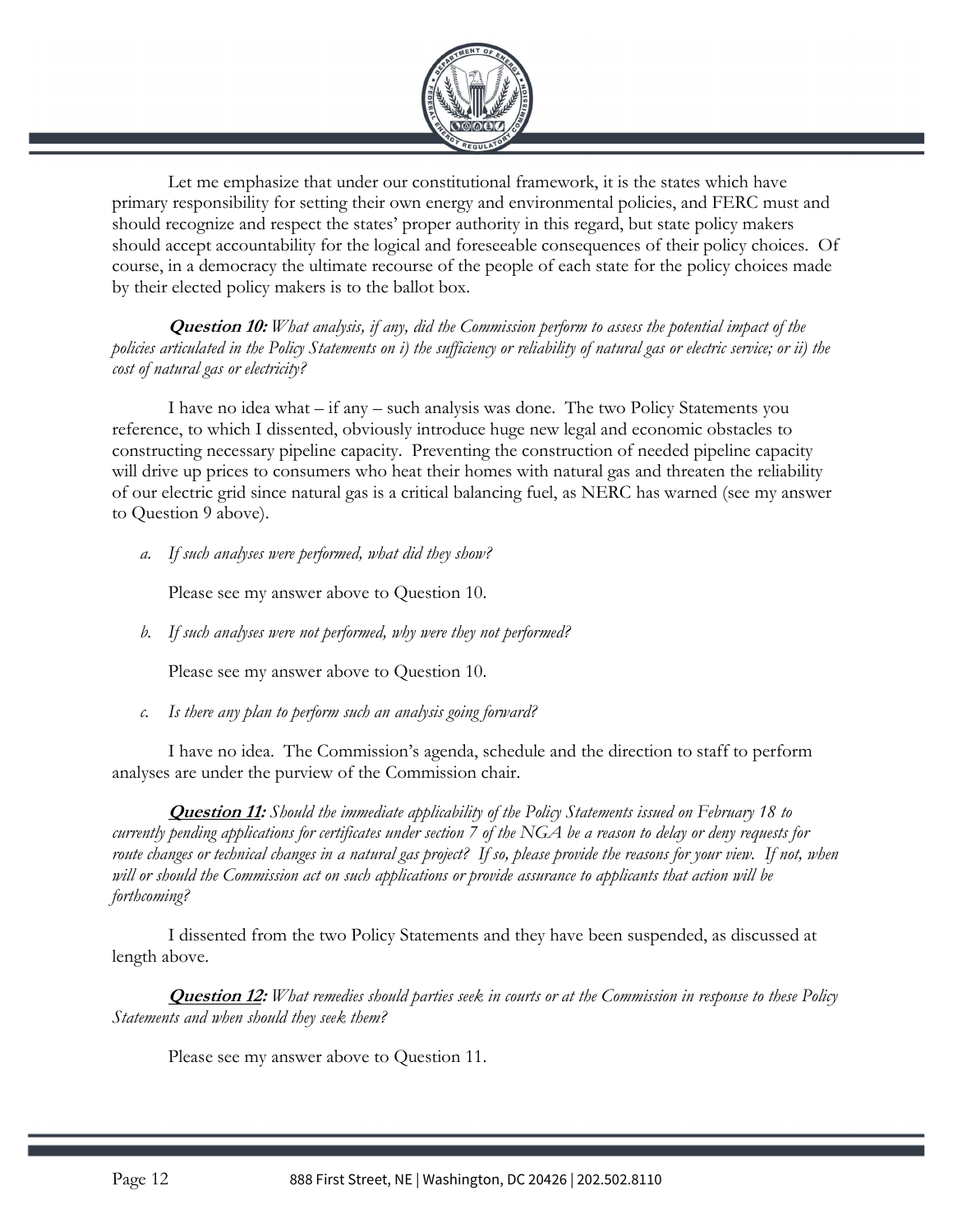

**Question 13:** Considering recent events in Ukraine, what steps should the Commission and Congress take to enable the United States to expand exports of natural gas in order to help supply our European allies with natural gas?

The Commission should process and act upon applications to construct natural gas facilities expeditiously, fairly, based on the evidentiary record in each proceeding, and in accordance with the Natural Gas Act's broad policy purpose, which is to "encourage the orderly development of plentiful supplies of  $\dots$  natural gas at reasonable prices."<sup>23</sup>

**Question 14:** When questioning Chairman Glick, Senator King said,

"NEPA [the National Environmental Policy Act] says that any federal agency shall identify and develop methods and procedures which will ensure that . . . environmental amenities and values may be given appropriate consideration -- the environmental impact of proposed actions. You [have] got to do that, that's the law."

Later, as part of his questioning of Chairman Glick but referring to you, Senator King said,

"[D]on't say NEPA is a procedural law. NEPA is one of the most important substantive laws that we have in this country to protect . . . our environment."

Senator King concluded his references to NEPA in his exchange with Chairman Glick by observing,

"[I]f we don't take this step [of adopting the Policy Statements] the courts are going to keep kicking your decisions back if you don't comply with NEPA."

Please consider each of the foregoing statements by Senator King. Please tell me whether you agree or disagree with Senator King as to each statement and provide your reasons.

I was accurate in characterizing NEPA as a procedural law (as is the APA), in that it prescribes a process for environmental review, not substantive outcomes. As the D.C. Circuit said in Sabal Trail, NEPA is "primarily information-forcing."<sup>24</sup> The Supreme Court itself has said that it also is "well-settled that NEPA does not mandate particular results, but simply prescribes the necessary *process.* . . . NEPA merely prohibits uninformed – rather than unwise – agency action."<sup>25</sup>

I fully agree with Senator King and my colleagues that FERC has an obligation to meet its NEPA duties in certificate application cases and should be diligent in doing so; however the two Policy Statements adopted in February, now suspended, went far, far beyond the Commission's NEPA obligations. The two Policy Statements attempted to turn the Natural Gas Act into a license

<sup>23</sup> NAACP, 425 U.S. at 669-70.

<sup>24</sup> Sabal Trail, 867 F.3d at 1367.

<sup>&</sup>lt;sup>25</sup> Robertson v. Methow Valley Citizens Council, 490 U.S. 332, 350-51 (1989) (citations omitted; emphases added).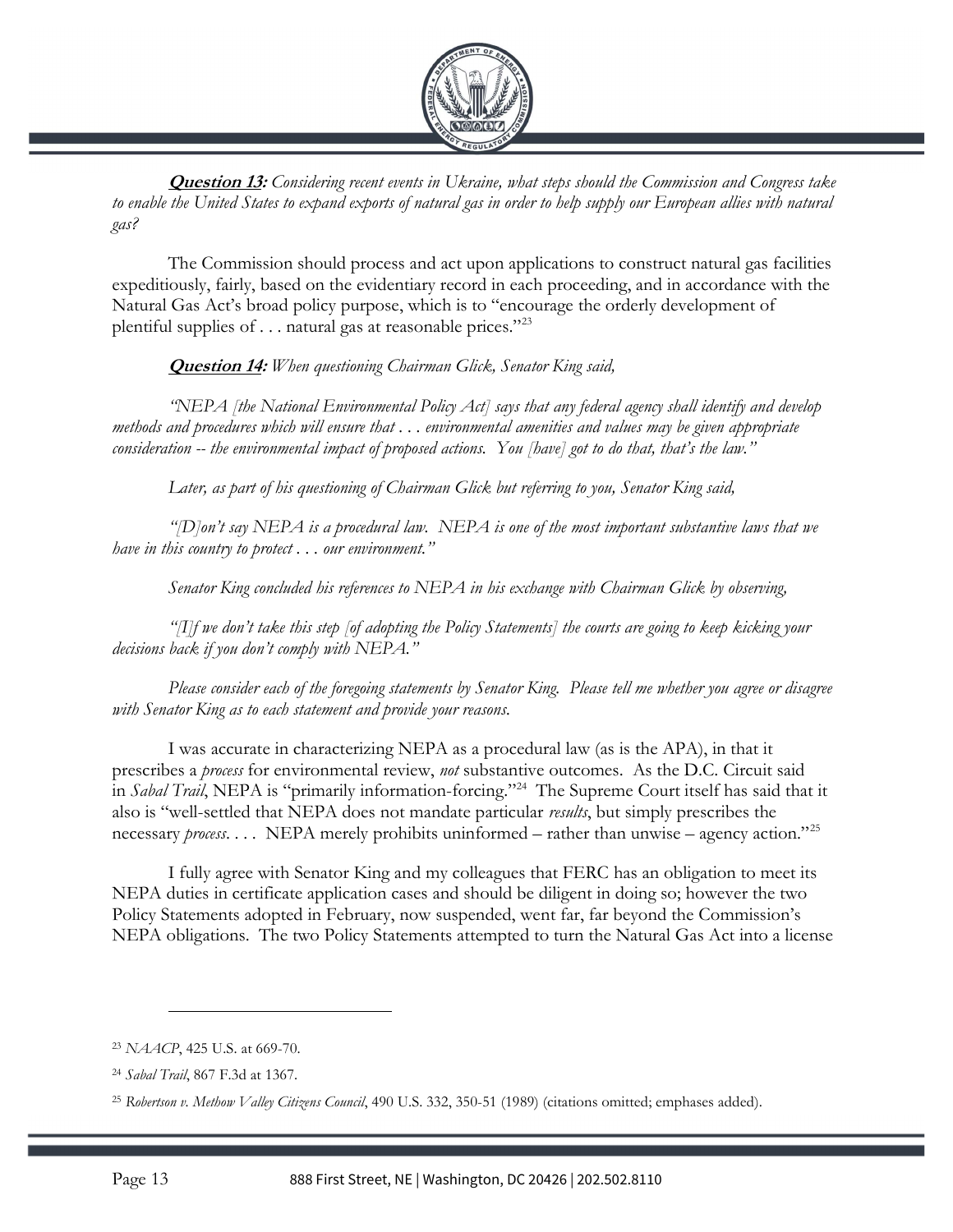

to address global climate change and FERC into a climate change policy-maker, and that is not what Congress intended.

# Questions from Senator James E. Risch

**Question 1:** Does FERC have the statutory authority to implement the changes in these two policy statements?

No. Please see my dissent, which I provided previously to the Committee.<sup>26</sup>

**Question 2:** Given the significant implications of these policy statements, do you think it is more appropriate for congress to legislate these changes rather than an unelected commission?

Yes. Please see my dissent referenced in response to your Question 1. Please see also my recent concurrences in three individual certificate cases.<sup>27</sup>

Question 3: The two policy statements that FERC issued last week seem short-sighted in a very important way, in that they don't address the volatility that will result from what could amount to a freeze on pipeline development. And now we have the added instability that the Russia-Ukrainian crisis has imposed on energy worldwide. Can you please explain to the American people how FERC has not threatened this country's energy security by issuing the two policy statements last week?

Please see my answers to Senator Manchin's Question 1, both subparts "a" and "b."

## Questions from Senator Steve Daines

**Question 1:** Commissioner Christie, do you believe that the actions by FERC will lead to a longer permitting process for applicants?

Assuming this is a reference to the Policy Statements approved in February, yes. These have now been suspended.<sup>28</sup>

<sup>&</sup>lt;sup>26</sup> Certification of New Interstate Natural Gas Facilities, 178 FERC ¶ 61,107 (2022) (Christie, Comm'r, dissenting at PP 6-48); Consideration of Greenhouse Gas Emissions in Natural Gas Infrastructure Project Reviews, 178 FERC ¶ 61,108 (2022) (Christie, Comm'r, dissenting at PP 6-48). My dissent to both orders was provided on March 1, 2022 in response to Sen. Barasso's letter of February 15, 2022. It is also available at https://www.ferc.gov/news-events/news/items-c-1-and-c-2 commissioner-christies-dissent-certificate-policy-and-interim.

<sup>&</sup>lt;sup>27</sup> Columbia Gas Transmission, LLC, 178 FERC 161,198 (2022) (Christie, Comm'r, concurring at PP 2-4, 12); Tenn. Gas Pipeline Co., L.L.C., 178 FERC [61,199 (2022) (Christie, Comm'r, concurring at PP 2-4, 12); Iroquois Gas Transmission Sys., L.P., 178 FERC ¶ 61,200 (2022) (Christie, Comm'r, concurring at PP 2-4, 12). This concurrence – which is the same in all three orders – can be accessed at https://www.ferc.gov/news-events/news/items-c-2-c-3-and-c-4-commissionerchristies-concurrence-columbia-gulf.

<sup>28</sup> Certification of New Natural Gas Facilities and Consideration of Greenhouse Gas Emissions in Natural Gas Infrastructure Project Reviews, 178 FERC ¶ 61,197 (2022) (rendering the February policy statements "drafts" and suspending their effectiveness).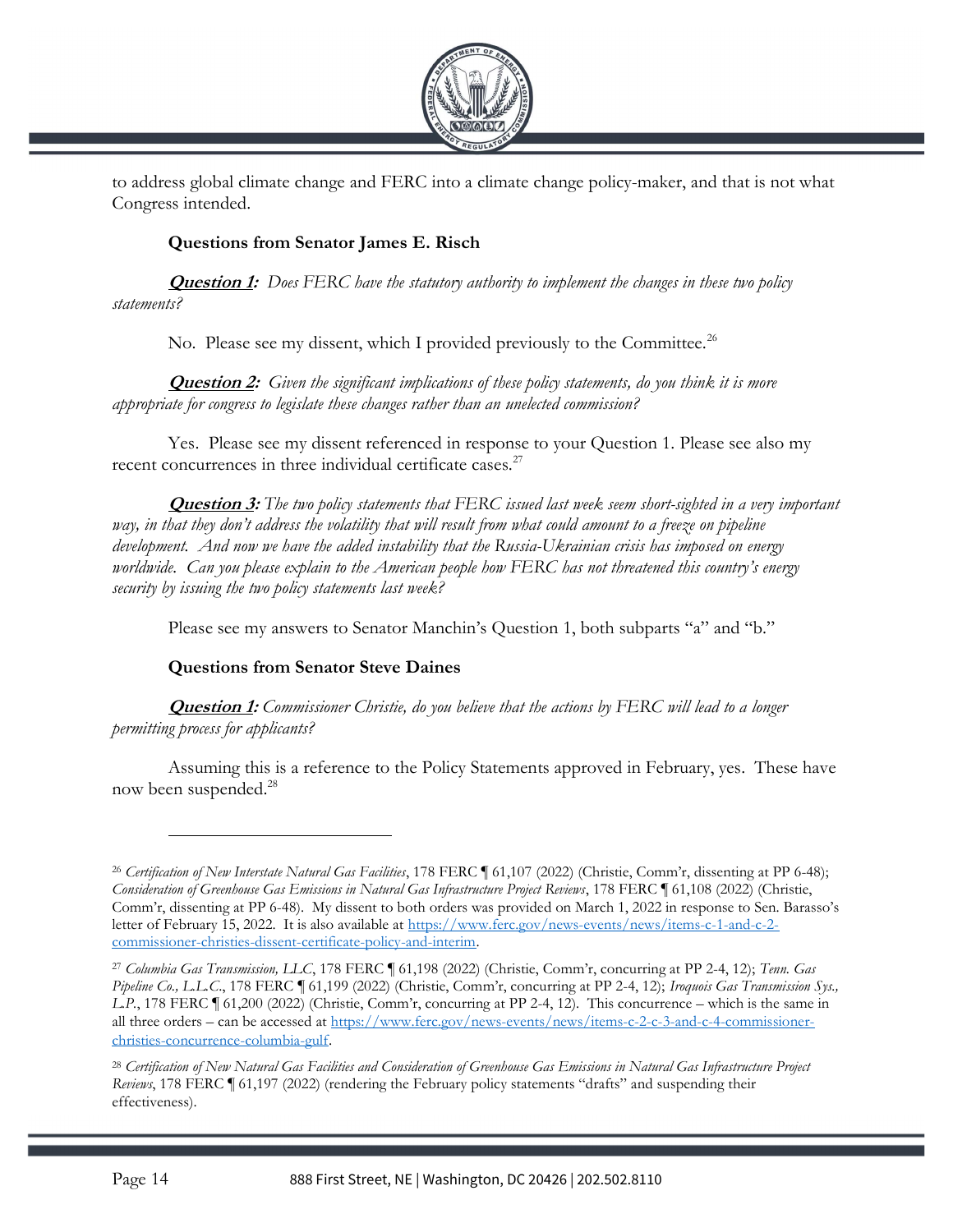

**Question 2:** Commissioner Christie, do you believe that the actions by FERC will lead to fewer or more approved pipeline certificates?

Fewer.

**Question 3**: Commissioner Christie, what effect on consumer prices do you believe will result from FERC's recent actions?

A policy to make it harder and more costly to finance and construct needed natural gas pipeline capacity will drive natural gas prices higher by limiting supply. It will contribute to even more inflation, now at a 40-year high, because energy prices drive so many other sectors of the economy, including food production and manufacturing.

Prices are set by supply and demand. That is basic economics. A pipeline is a transportation service that is essential to provide natural gas supplies to consumers, both residential and industrial. If needed transportation services are blocked from construction, the supply of natural gas available to consumers will shrink and as supply shrinks that will undoubtedly cause prices to go up.

**Question 4:** Commissioner Christie, do you believe that the actions taken by FERC could lead to less development, consumption and exports of U.S. natural gas and LNG?

Yes. Less.

**Question 5:** Commissioner Christie, do you believe that the policy statements passed by FERC constitute a "rule" under the Congressional Rule Act?

That is a parliamentary question of legislative procedure that I am not qualified to answer.

## Questions from Senator John Hoeven

**Question 1:** My constituents want to ensure that they have access to the affordable, plentiful natural gas being produced at home in North Dakota.

Our state has made it a priority to develop new gas pipelines, which would likely connect to the interstate pipeline network, and thus be FERC jurisdictional, to deliver natural gas from western North Dakota to communities in eastern North Dakota.

How can FERC help support our state's energy goals, in light of these two new policy statements that will make it exceptionally difficult for my state to achieve those goals?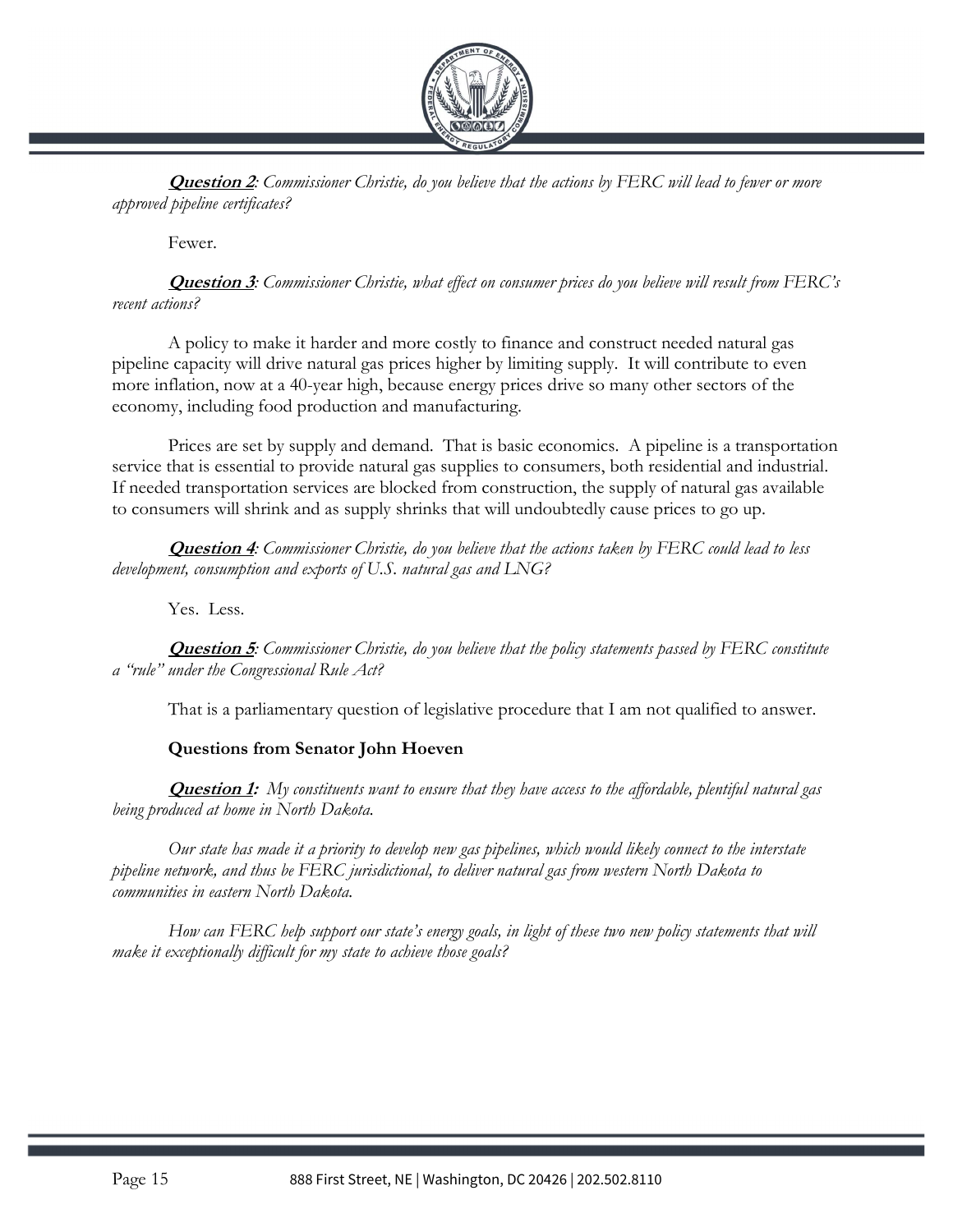

The two Policy Statements, if they went into effect (they have been suspended<sup>29</sup>) would undoubtedly obstruct your state's energy goal of developing new gas pipelines.

**Question 2:** The FERC majority has insisted that the courts forced FERC to revise its policy statement to bring legal durability to FERC's natural gas certification process.

Do you agree that the courts required FERC to make the changes in its new party-line policy statements, and do you believe the changes will bring more or less certainty for developers of new projects?

Please see my answers to Senator Barrasso's Question 1.a and 1.b. No, the courts did not mandate the two Policy Statements in the form they were approved in February and the changes will cause much more uncertainty.

**Question 3:** Under the revised policy statement, will pipeline project developers have a clear idea of what "mitigation" efforts will be necessary to obtain the Commission's approval to proceed to construction of a project?

No. As I testified to your Committee on March 3, 2022, the basic construct of the Policy Statements is to tell an applicant, "We have no authority to force you to mitigate indirect emissions, upstream or downstream, but despite our lack of authority, you must submit such a mitigation plan to do exactly that and if you don't, you probably will get your application rejected. And, by the way, we won't even tell you in advance what plan will be good enough to get your application approved."

**Question 4:** The Supreme Court has affirmed that the Natural Gas Act requires FERC to enact policies that enhance the orderly development of plentiful supplies of natural gas at reasonable prices for American consumers. Yet, the record makes clear the Commission's new policy statements will make it very difficult for needed pipeline projects to be constructed.

Do you believe that the Commission's recent policy statements run counter to the Natural Gas Act?

Yes. Please see my dissent from the certificate policy statements orders, which I have provided previously to the Committee.<sup>30</sup>

**Question 5**: In your dissenting statement, you discussed the use of "coercive deficiency letters" that could lead to "a <u>de facto</u> rejection by rendering the project unfeasible."

<sup>29</sup> Certification of New Natural Gas Facilities and Consideration of Greenhouse Gas Emissions in Natural Gas Infrastructure Project Reviews, 178 FERC ¶ 61,197 (2022) (rendering the February policy statements "drafts" and suspending their effectiveness).

<sup>&</sup>lt;sup>30</sup> Certification of New Interstate Natural Gas Facilities, 178 FERC ¶ 61,107 (2022) (Christie, Comm'r, dissenting at PP 11-28); Consideration of Greenhouse Gas Emissions in Natural Gas Infrastructure Project Reviews, 178 FERC ¶ 61,108 (2022) (Christie, Comm'r, dissenting at PP 11-28). My dissent to both orders is available at https://www.ferc.gov/newsevents/news/items-c-1-and-c-2-commissioner-christies-dissent-certificate-policy-and-interim.